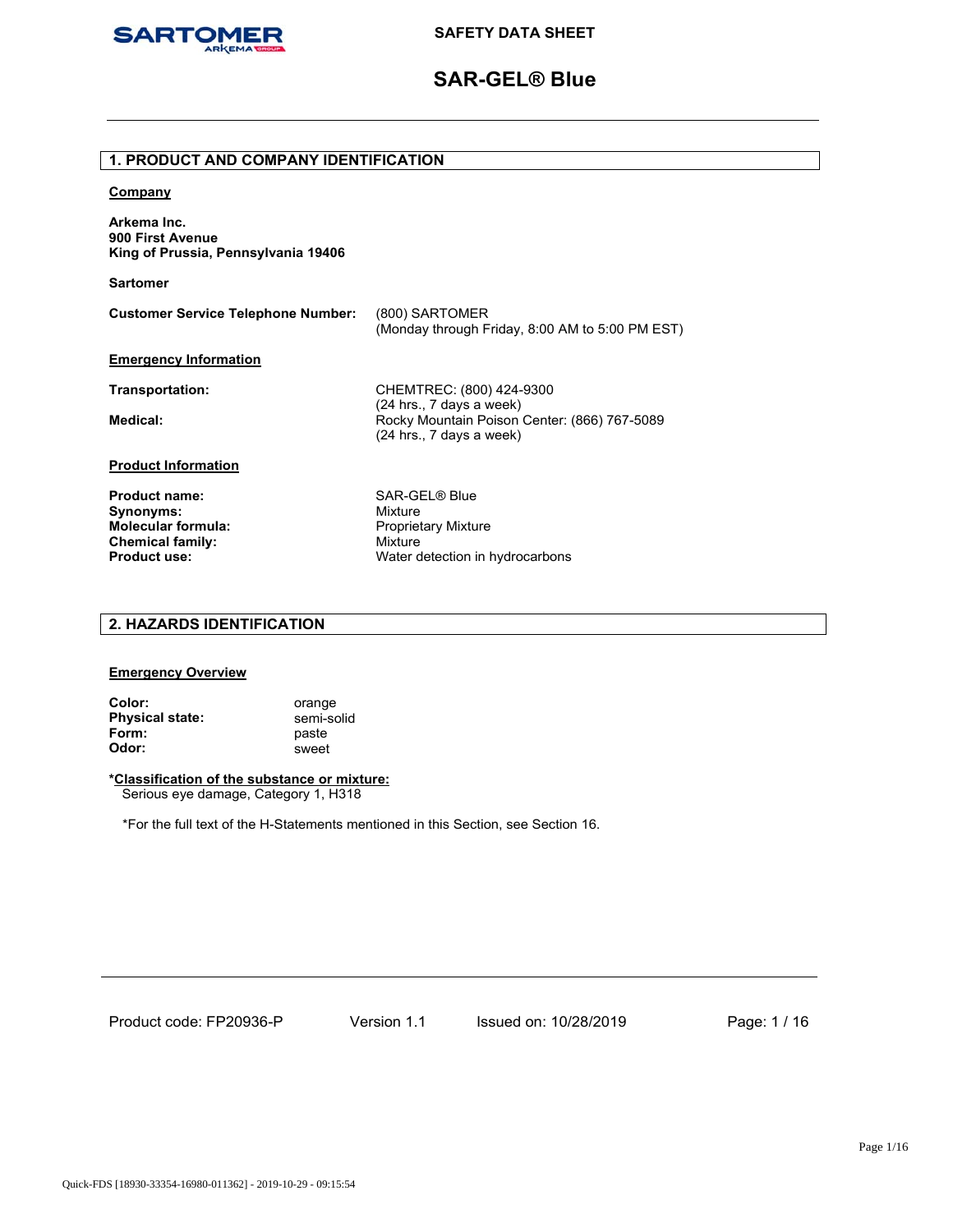

# **SAR-GEL® Blue**

# **GHS-Labelling**



# **Hazard statements:**

H318 : Causes serious eye damage.

#### **Precautionary statements:**

#### **Prevention:**

P280 : Wear eye protection and face protection.

# **Response:**

P305 + P351 + P338 : IF IN EYES: Rinse cautiously with water for several minutes. Remove contact lenses, if present and easy to do. Continue rinsing. P310 : Immediately call a POISON CENTER or doctor.

#### **Other:**

Handle in accordance with good industrial hygiene and safety practice.

# **3. COMPOSITION/INFORMATION ON INGREDIENTS**

| <b>Chemical Name</b>                                      | CAS-No.    | Wt/Wt           | <b>GHS Classification**</b> |
|-----------------------------------------------------------|------------|-----------------|-----------------------------|
| Poly[oxy(methyl-1,2-ethanediyl)], α-<br>hydro-ω-hydroxy-, | 25322-69-4 | $>= 30 - 60 \%$ | Not classified              |

| Product code: FP20936-P |  |
|-------------------------|--|
|-------------------------|--|

Version 1.1 Issued on: 10/28/2019 Page: 2 / 16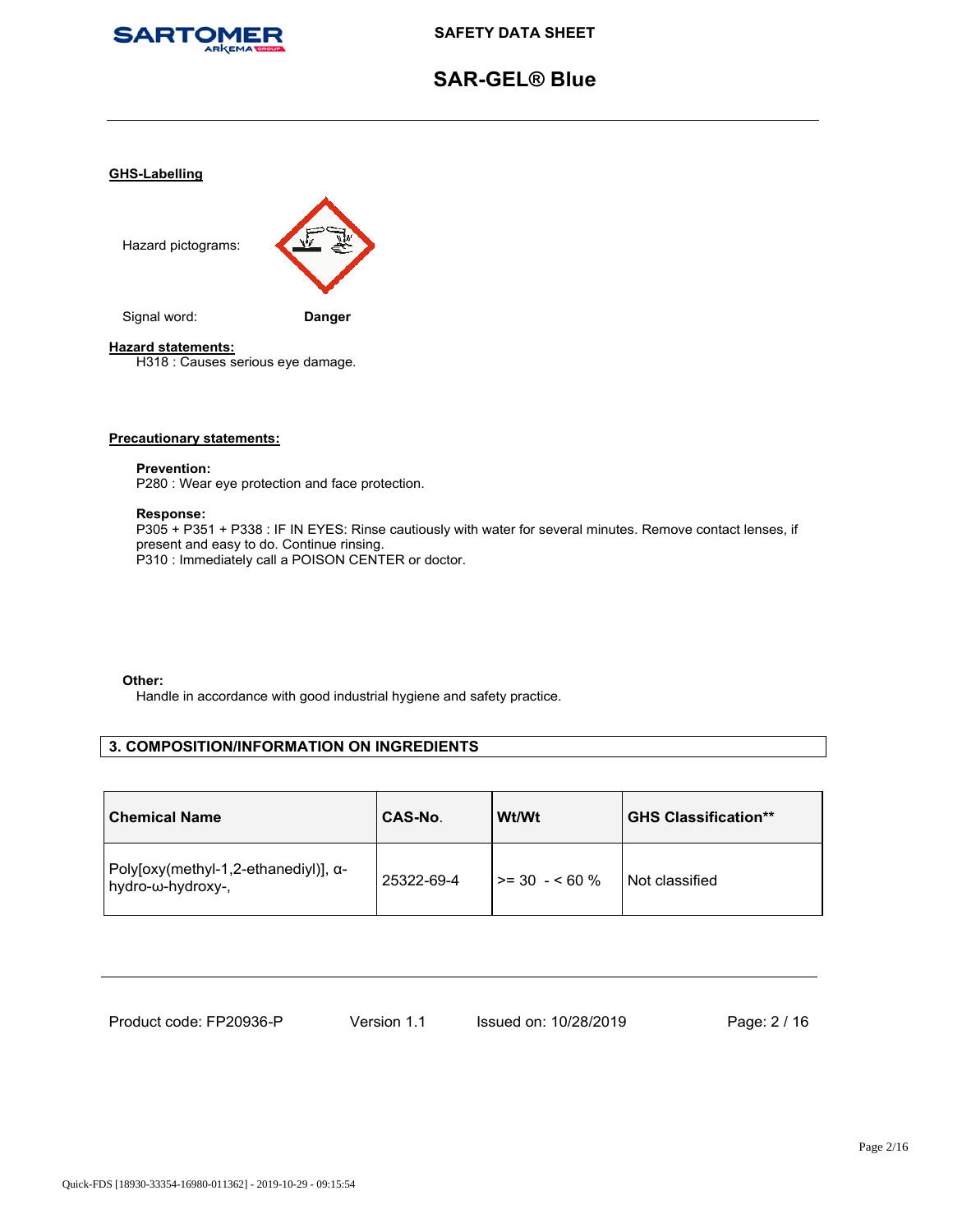

# **SAR-GEL® Blue**

| Poly(oxy-1,2-ethanediyl), .alpha.-<br>hydro-.omega.-hydroxy- | 25322-68-3  | $>= 30 - 60 \%$      | Not classified   |
|--------------------------------------------------------------|-------------|----------------------|------------------|
| Silica, amorphous, fumed, cryst.-free                        | 112945-52-5 | $\ge$ = 5 $-$ < 10 % | Not classified   |
| Calcium oxide (CaO)                                          | 1305-78-8   | $\ge$ = 5 $-$ < 10 % | H315, H318, H335 |

\*\*For the full text of the H-Statements mentioned in this Section, see Section 16.

# **4. FIRST AID MEASURES**

# **4.1. Description of necessary first-aid measures:**

#### **Inhalation:**

If inhaled, remove victim to fresh air. If not breathing, give artificial respiration. If breathing is difficult, give oxygen. Get medical attention.

#### **Skin:**

In case of contact, immediately flush skin with plenty of water. Remove contaminated clothing and shoes. Wash clothing before reuse. Thoroughly clean shoes before reuse.

#### **Eyes:**

In case of contact, immediately flush eyes with plenty of water for at least 15 minutes. Get medical attention immediately.

#### **Ingestion:**

If swallowed, DO NOT induce vomiting. Get medical attention immediately. If victim is fully conscious, give a cupful of water. Never give anything by mouth to an unconscious person.

# **4.2. Most important symptoms/effects, acute and delayed:**

For most important symptoms and effects (acute and delayed), see Section 2 (Hazard Statements and Supplemental Information if applicable) and Section 11 (Toxicology Information) of this SDS.

# **4.3. Indication of immediate medical attention and special treatment needed, if necessary:**

Unless otherwise noted in Notes to Physician, no specific treatment noted; treat symptomatically.

# **5. FIREFIGHTING MEASURES**

# **Extinguishing media (suitable):**

Product code: FP20936-P

Version 1.1 Issued on: 10/28/2019 Page: 3 / 16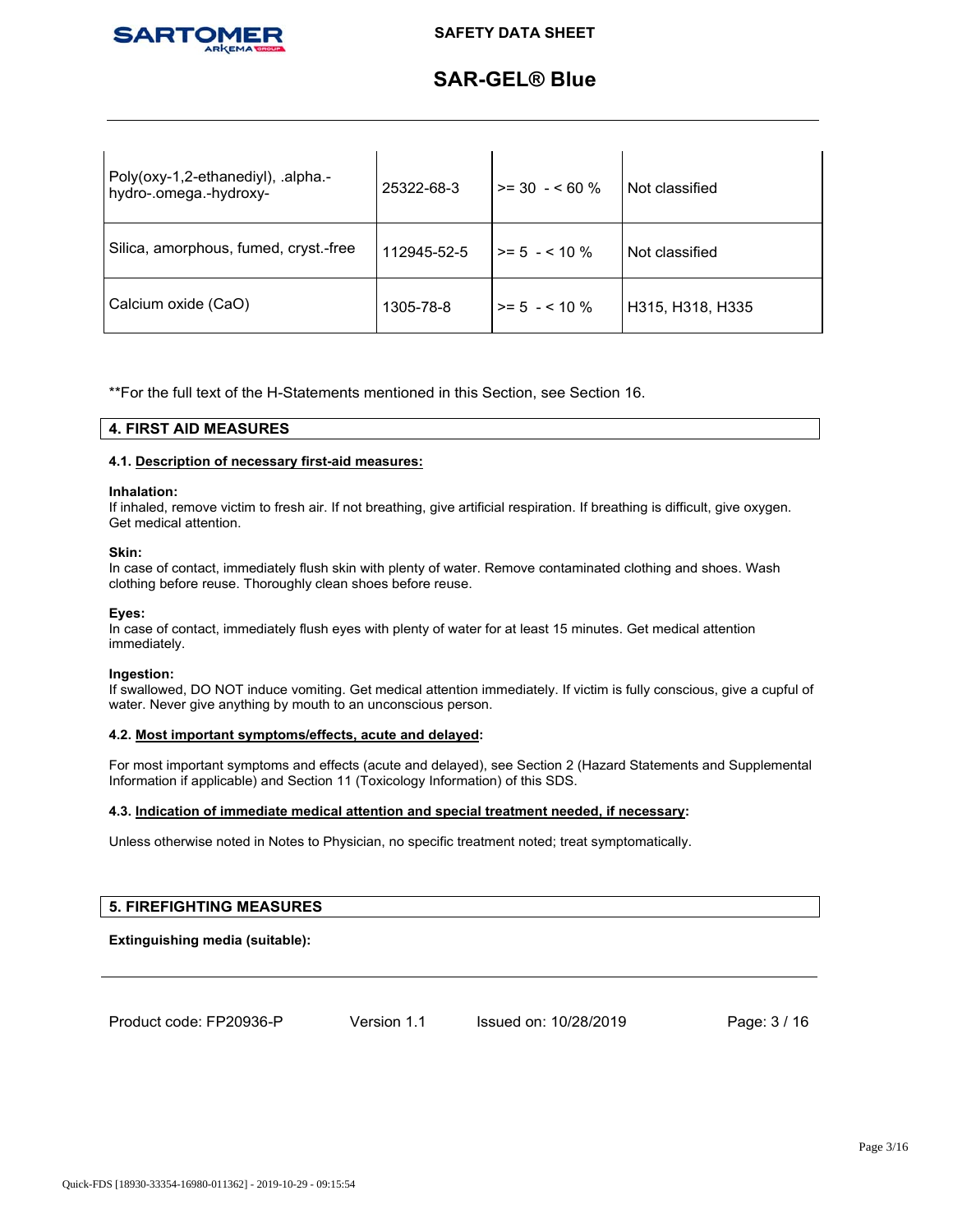

# **SAR-GEL® Blue**

Water spray, Carbon dioxide (CO2), Foam, Dry chemical

#### **Protective equipment:**

Fire fighters and others who may be exposed to products of combustion should wear full fire fighting turn out gear (full Bunker Gear) and self-contained breathing apparatus (pressure demand / NIOSH approved or equivalent).

# **Further firefighting advice:**

Fire fighting equipment should be thoroughly decontaminated after use.

#### **Fire and explosion hazards:**

When burned, the following hazardous products of combustion can occur: Carbon oxides nitrogen oxides Alcohols Aldehydes Carboxylic acid Ethers Hazardous organic compounds

# **6. ACCIDENTAL RELEASE MEASURES**

### **Personal precautions, Emergency procedures, Methods and materials for containment/clean-up:**

Prevent further leakage or spillage if you can do so without risk. Evacuate area of all unnecessary personnel. Ventilate the area. Avoid generation of vapors. Contain and collect spillage with non-combustible absorbent material such as clean sand, earth, diatomaceous earth or non-acidic clay and place into suitable properly labeled containers for prompt disposal. Avoid dispersal of spilled material and runoff and contact with soil, waterways, drains and sewers. Consult a regulatory specialist to determine appropriate state or local reporting requirements, for assistance in waste characterization and/or hazardous waste disposal and other requirements listed in pertinent environmental permits.

# **Protective equipment:**

Appropriate personal protective equipment is set forth in Section 8.

# **7. HANDLING AND STORAGE**

# **Handling**

# **General information on handling:**

Do not taste or swallow. Do not get in eyes, on skin, or on clothing. Do not breathe vapor or mist. Keep container tightly closed. Use only with adequate ventilation. Wash thoroughly after handling. Observe all labeled safeguards until container is cleaned, reconditioned or destroyed. Emptied container retains product residue.

# **Storage**

# **General information on storage conditions:**

```
Product code: FP20936-P
```
Version 1.1 Issued on: 10/28/2019 Page: 4 / 16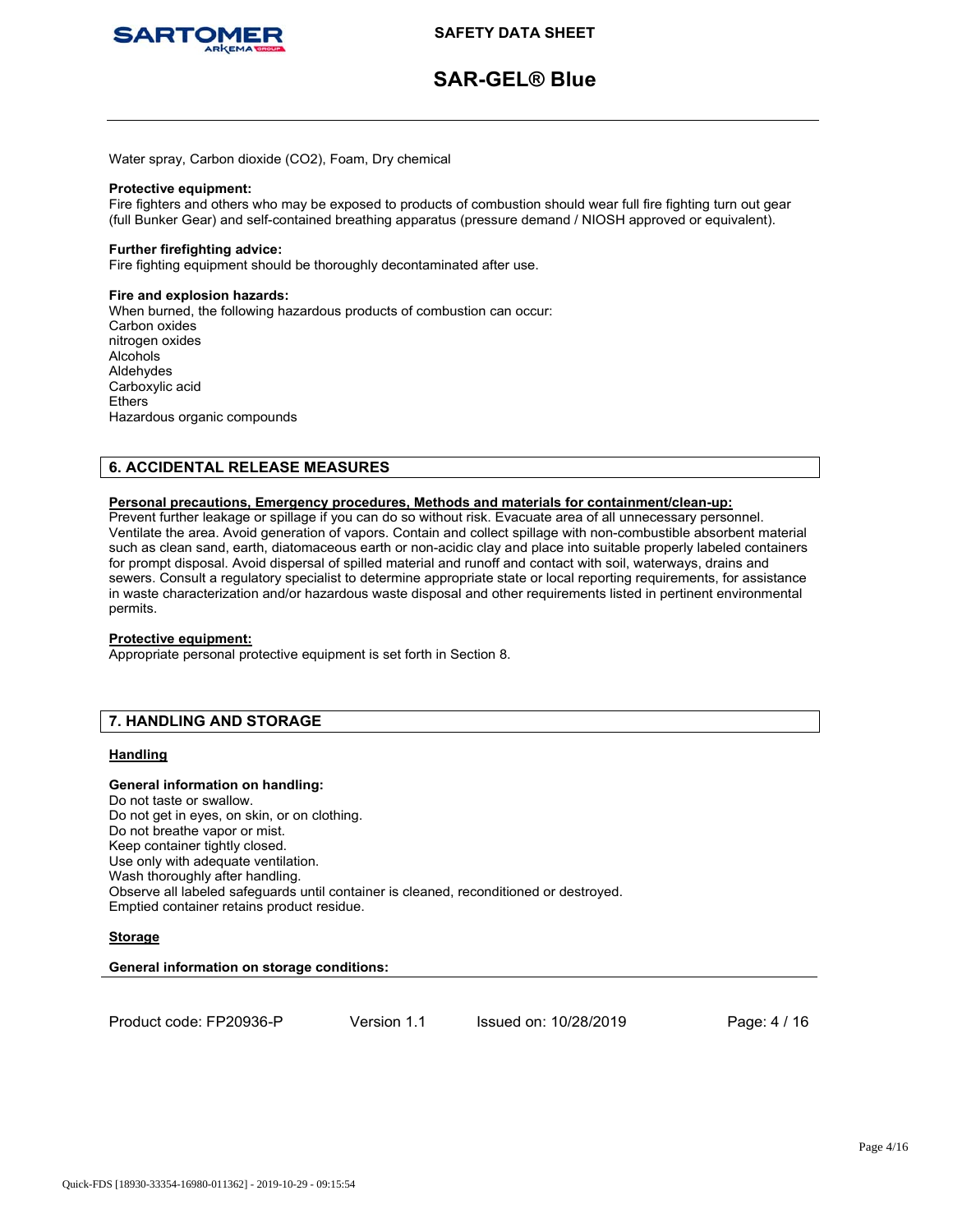

# **SAR-GEL® Blue**

Keep in a dry, cool place. Store in closed containers, in a secure area to prevent container damage and subsequent spillage.

**Storage stability – Remarks:** The typical shelf-life for this product is 12 months.

**Storage incompatibility – General:** Store separate from: Strong acids Strong alkalies Strong oxidizing agents phosphorous compounds

# **8. EXPOSURE CONTROLS/PERSONAL PROTECTION**

# **Airborne Exposure Guidelines:**

# **Poly[oxy(methyl-1,2-ethanediyl)], α-hydro-ω-hydroxy-, (25322-69-4)**

US. OARS. WEELs Workplace Environmental Exposure Level Guide, as amended

| Form:                 | Aerosol           |
|-----------------------|-------------------|
| Time weighted average | $10 \text{ mg/m}$ |
| Form:                 | Aerosol           |
| Remarks:              | Listed            |

# **Poly(oxy-1,2-ethanediyl), .alpha.-hydro-.omega.-hydroxy- (25322-68-3)**

US. OARS. WEELs Workplace Environmental Exposure Level Guide, as amended

| Form:                                               | particulate    |                                                |              |
|-----------------------------------------------------|----------------|------------------------------------------------|--------------|
| Time weighted average                               | $10$ mg/m $3$  |                                                |              |
| Form:                                               | particulate    |                                                |              |
| Remarks:                                            | Listed         |                                                |              |
| Silica, amorphous, fumed, cryst.-free (112945-52-5) |                |                                                |              |
| US. OSHA Table Z-3 (29 CFR 1910.1000)               |                |                                                |              |
| Time weighted average                               |                | 20 millions of particles per cubic foot of air |              |
| US. OSHA Table Z-3 (29 CFR 1910.1000)               |                |                                                |              |
| Time weighted average                               | $0.8$ mg/m $3$ |                                                |              |
| <b>Remarks:</b>                                     |                | The exposure limit is calculated from the      |              |
|                                                     |                |                                                |              |
| Product code: FP20936-P                             | Version 1.1    | Issued on: 10/28/2019                          | Page: 5 / 16 |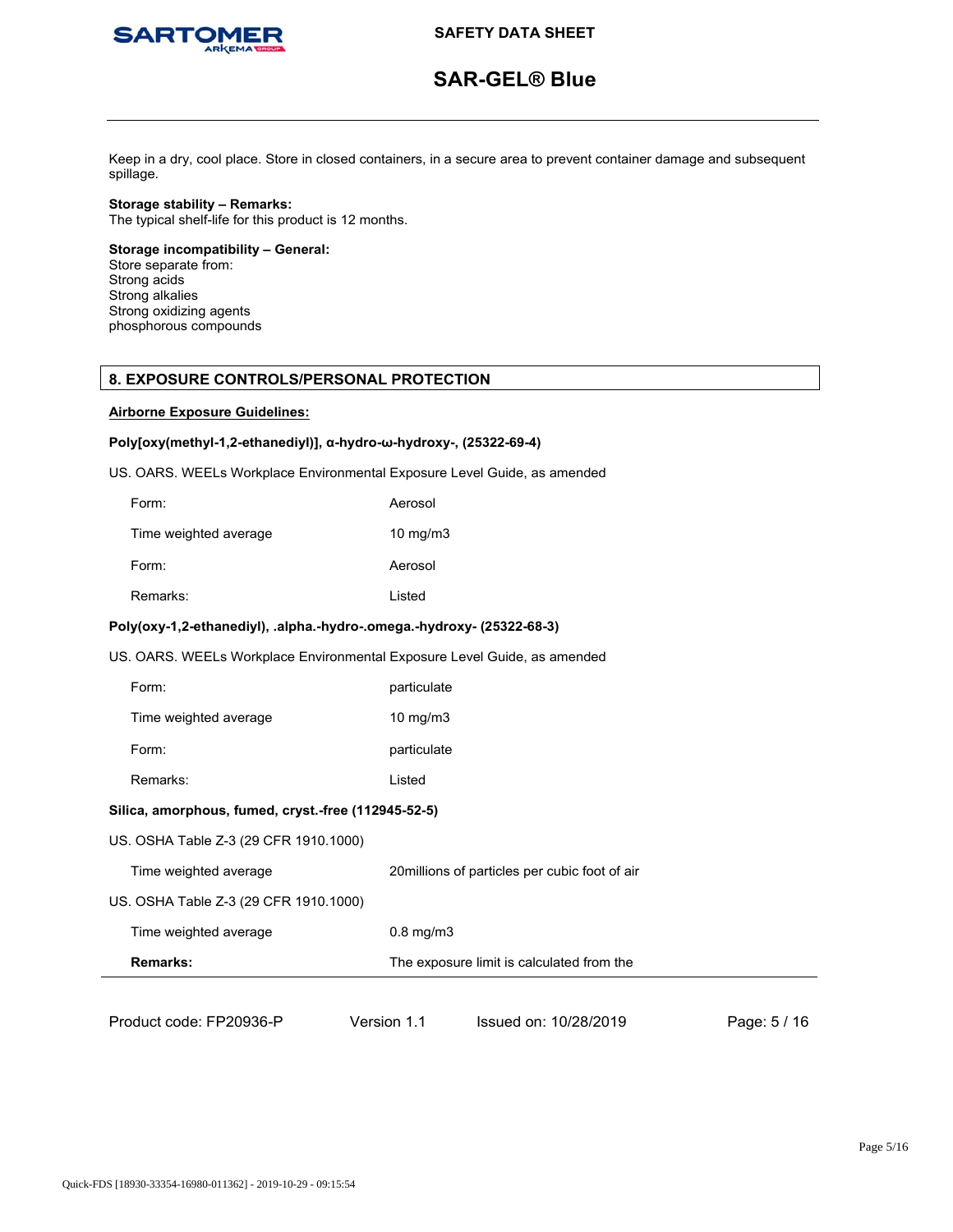

# **SAR-GEL® Blue**

equation, 80/(%SiO2), using a value of 100% SiO2. Lower values of % SiO2 will give higher exposure limits.

### **Calcium oxide (CaO) (1305-78-8)**

US. ACGIH Threshold Limit Values

Time weighted average 2 mg/m3

US. OSHA Table Z-1 Limits for Air Contaminants (29 CFR 1910.1000)

PEL: 5 mg/m3

Only those components with exposure limits are printed in this section. Limits with skin contact designation above have skin contact effect. Air sampling alone is insufficient to accurately quantitate exposure. Measures to prevent significant cutaneous absorption may be required. Limits with a sensitizer designation above mean that exposure to this material may cause allergic reactions.

#### **Engineering controls:**

Investigate engineering techniques to reduce exposures below airborne exposure limits or to otherwise reduce exposures. Provide ventilation if necessary to minimize exposures or to control exposure levels to below airborne exposure limits (if applicable see above).If practical, use local mechanical exhaust ventilation at sources of air contamination such as open process equipment.

#### **Respiratory protection:**

Do not breathe vapor or mist. Where airborne exposure is likely or airborne exposure limits are exceeded (if applicable, see above), use NIOSH approved respiratory protection equipment appropriate to the material and/or its components. Full facepiece equipment is recommended and, if used, replaces need for face shield and/or chemical goggles. Consult respirator manufacturer to determine appropriate type equipment for a given application. Observe respirator use limitations specified by NIOSH or the manufacturer. For emergency and other conditions where there may be a potential for significant exposure or where exposure limit may be significantly exceeded, use an approved full face positive-pressure, self-contained breathing apparatus or positive-pressure airline with auxiliary self-contained air supply. Respiratory protection programs must comply with 29 CFR § 1910.134.

#### **Skin protection:**

Wear appropriate chemical resistant protective clothing and chemical resistant gloves to prevent skin contact. Consult glove manufacturer to determine appropriate type glove material for given application. Rinse immediately if skin is contaminated. Wash contaminated clothing and clean protective equipment before reuse. Provide a safety shower at any location where skin contact can occur. Wash thoroughly after handling.

#### **Eye protection:**

Where there is potential for eye contact, wear a face shield, chemical goggles, and have eye flushing

Product code: FP20936-P

Version 1.1 Issued on: 10/28/2019 Page: 6 / 16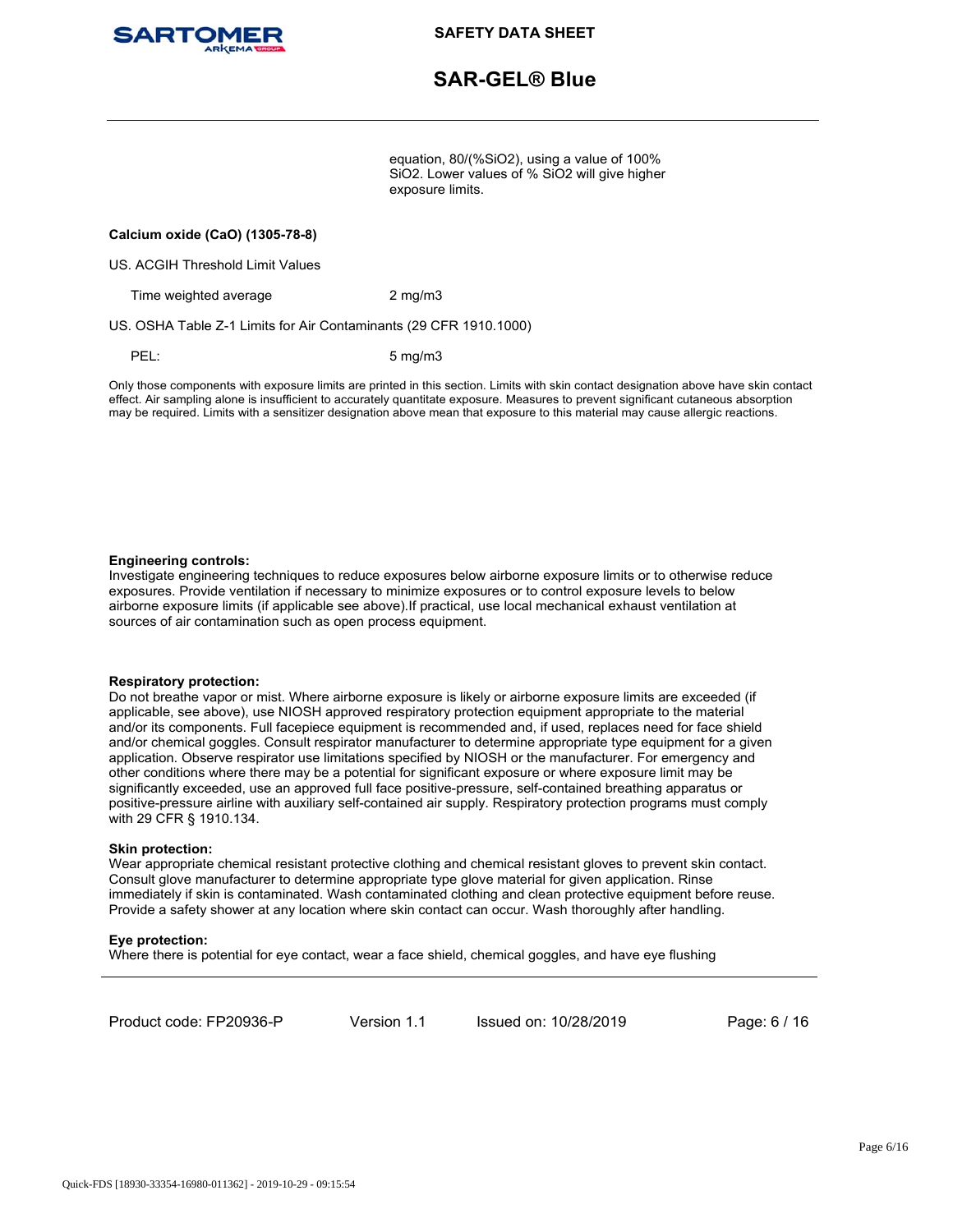

# **SAR-GEL® Blue**

equipment immediately available.

| 9. PHYSICAL AND CHEMICAL PROPERTIES            |                    |  |
|------------------------------------------------|--------------------|--|
| Color:                                         | orange             |  |
| <b>Physical state:</b>                         | semi-solid         |  |
| Form:                                          | paste              |  |
| Odor:                                          | sweet              |  |
| Odor threshold:                                | No data available. |  |
| <b>Flash point</b>                             | No data available  |  |
| Auto-ignition<br>temperature:                  | No data available. |  |
| Lower flammable limit<br>$(LFL)$ :             | No data available  |  |
| <b>Upper flammable limit</b><br>(UEL):         | No data available  |  |
| pH:                                            | $2.6 - 8$          |  |
| Density:                                       | No data available. |  |
| <b>Specific Gravity (Relative</b><br>density): | No data available  |  |
| Vapor pressure:                                | No data available. |  |
| Vapor density:                                 | No data available. |  |
| <b>Boiling point/boiling</b><br>range:         | No data available. |  |
| Melting point/range:                           | No data available. |  |
| Freezing point:                                | No data available. |  |
| <b>Evaporation rate:</b>                       | No data available. |  |
| Solubility in water:                           | Slightly soluble   |  |
| Viscosity, dynamic:                            | No data available. |  |
| Oil/water partition<br>coefficient:            | No data available. |  |
| Thermal decomposition:                         | No data available. |  |
|                                                |                    |  |

Version 1.1 Issued on: 10/28/2019 Page: 7 / 16

Product code: FP20936-P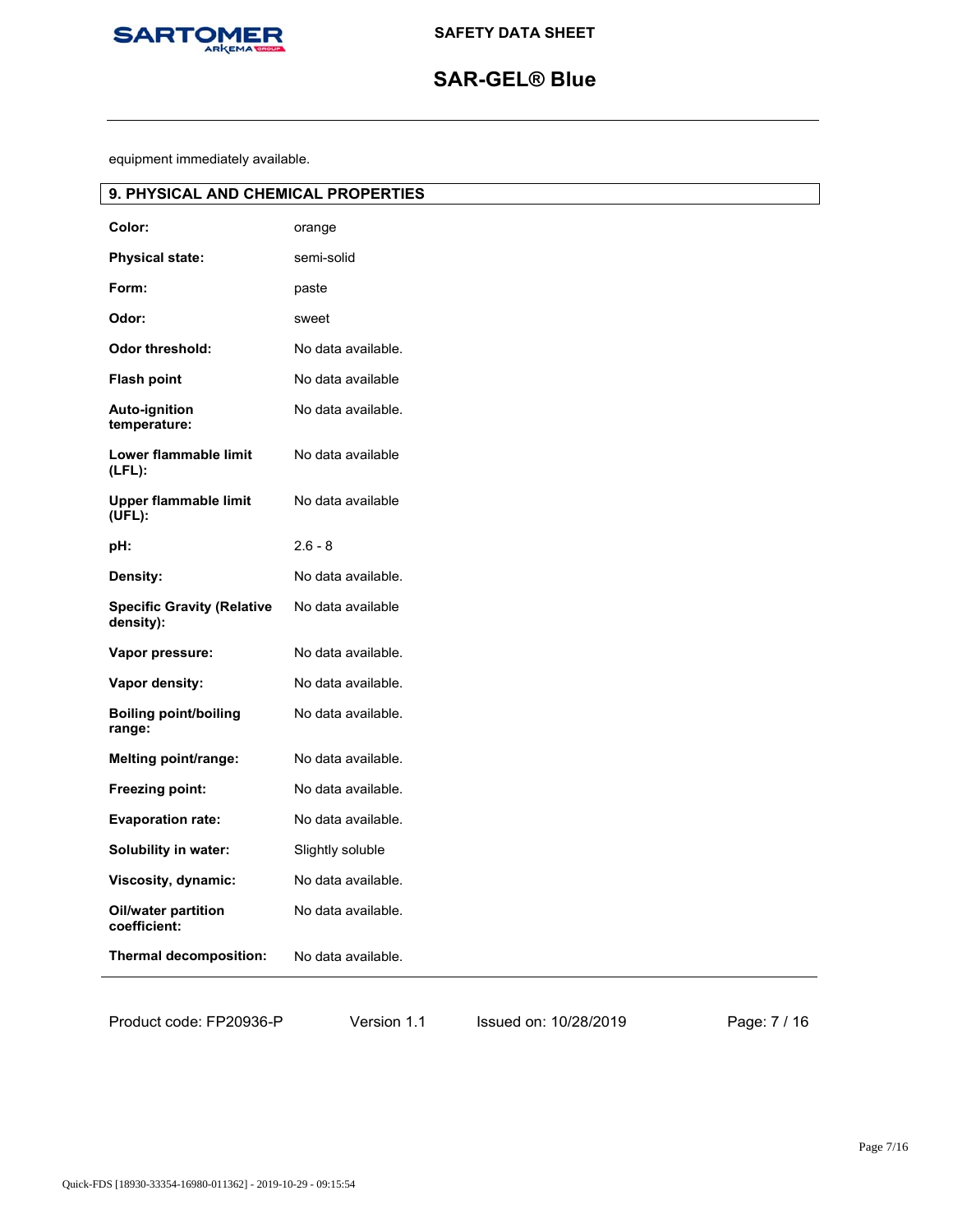

# **SAR-GEL® Blue**

**Flammability:** See GHS Classification in Section 2 if applicable

# **10. STABILITY AND REACTIVITY**

#### **Stability:**

This material is chemically stable under normal and anticipated storage, handling and processing conditions.

#### **Hazardous reactions:**

None under normal conditions of use.

#### **Materials to avoid:**

phosphorous compounds Strong acids Strong alkalies Strong oxidizing agents

#### **Conditions / hazards to avoid:**

Store away from moisture and heat to maintain the technical properties of the product.

# **Hazardous decomposition products:**

Thermal decomposition giving flammable and toxic products : Carbon oxides Aldehydes ethers Alcohols Nitrogen oxides (NOx) Carboxylic acids Hazardous organic compounds

# **11. TOXICOLOGICAL INFORMATION**

Data on this material and/or its components are summarized below.

# **Data for Poly[oxy(methyl-1,2-ethanediyl)], α-hydro-ω-hydroxy-, (25322-69-4)**

# **Acute toxicity**

**Oral:** Practically nontoxic. (rat) LD50 > 5,000 mg/kg.

**Dermal:** No deaths occurred. (rabbit) LD0 > 3,000 mg/kg.

**Inhalation:** No deaths occurred. (rat) 1 h LC0 > 0.17 mg/l.

### **Skin Irritation:** Not irritating. (rabbit)

**Eye Irritation:** Not irritating. (rabbit)

Version 1.1 Issued on: 10/28/2019 Page: 8 / 16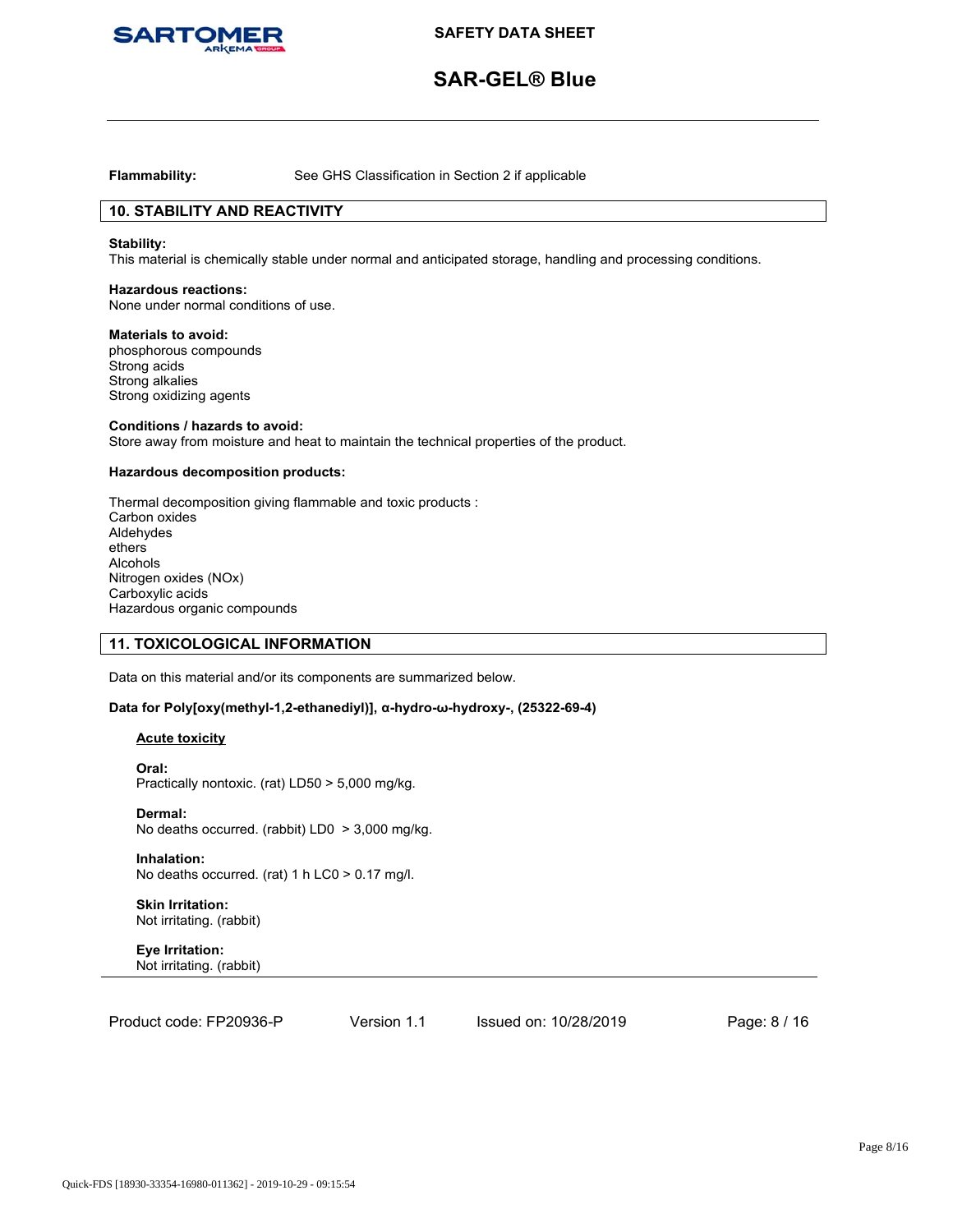

# **SAR-GEL® Blue**

### **Skin Sensitization:**

Not a sensitizer. LLNA: Local Lymph Node Assay. (mouse) No skin allergy was observed.

Not a sensitizer. Buehler method. (guinea pig) No skin allergy was observed.

### **Repeated dose toxicity**

Repeated oral administration to rat / No adverse systemic effects reported.

### **Genotoxicity**

#### **Assessment in Vitro:**

No genetic changes were observed in laboratory tests using: bacteria, animal cells, human cells

#### **Developmental toxicity**

Reproductive/Developmental Effects Screening Assay. oral (rat) / No toxicity to reproduction.

#### **Reproductive effects**

Reproductive/Developmental Effects Screening Assay. oral (rat) / No toxicity to reproduction.

#### **Other information**

The information presented is from representative materials with this Chemical Abstract Service (CAS) Registry number. The results vary depending on the size and composition of the test substance.

#### **Data for Poly(oxy-1,2-ethanediyl), .alpha.-hydro-.omega.-hydroxy- (25322-68-3)**

# **Acute toxicity**

**Oral:** Practically nontoxic. (rat) LD50 > 2,000 mg/kg. signs: No specific toxic effects

#### **Dermal:**

Practically nontoxic. (rabbit) LD50 > 2,000 mg/kg. signs: No specific toxic effects

# **Inhalation:**

No deaths occurred. (rat, mouse) 6 h LC0 = 2.5 mg/l. (dust/mist)

#### **Skin Irritation:**

Not irritating. (rabbit) Draize Test

### **Eye Irritation:** Causes mild eye irritation. (rabbit)

# **Skin Sensitization:**

Not a sensitizer. Repeat Insult Patch Test (HRIPT). No skin allergy was observed.

Not a sensitizer. Guinea pig maximization test. (Guinea pig) No skin allergy was observed.

# **Repeated dose toxicity**

Subchronic Inhalation administration to rabbit / No adverse systemic effects reported.

Chronic Oral administration to rat and dog / No adverse effects reported.

Product code: FP20936-P

Version 1.1 Issued on: 10/28/2019 Page: 9 / 16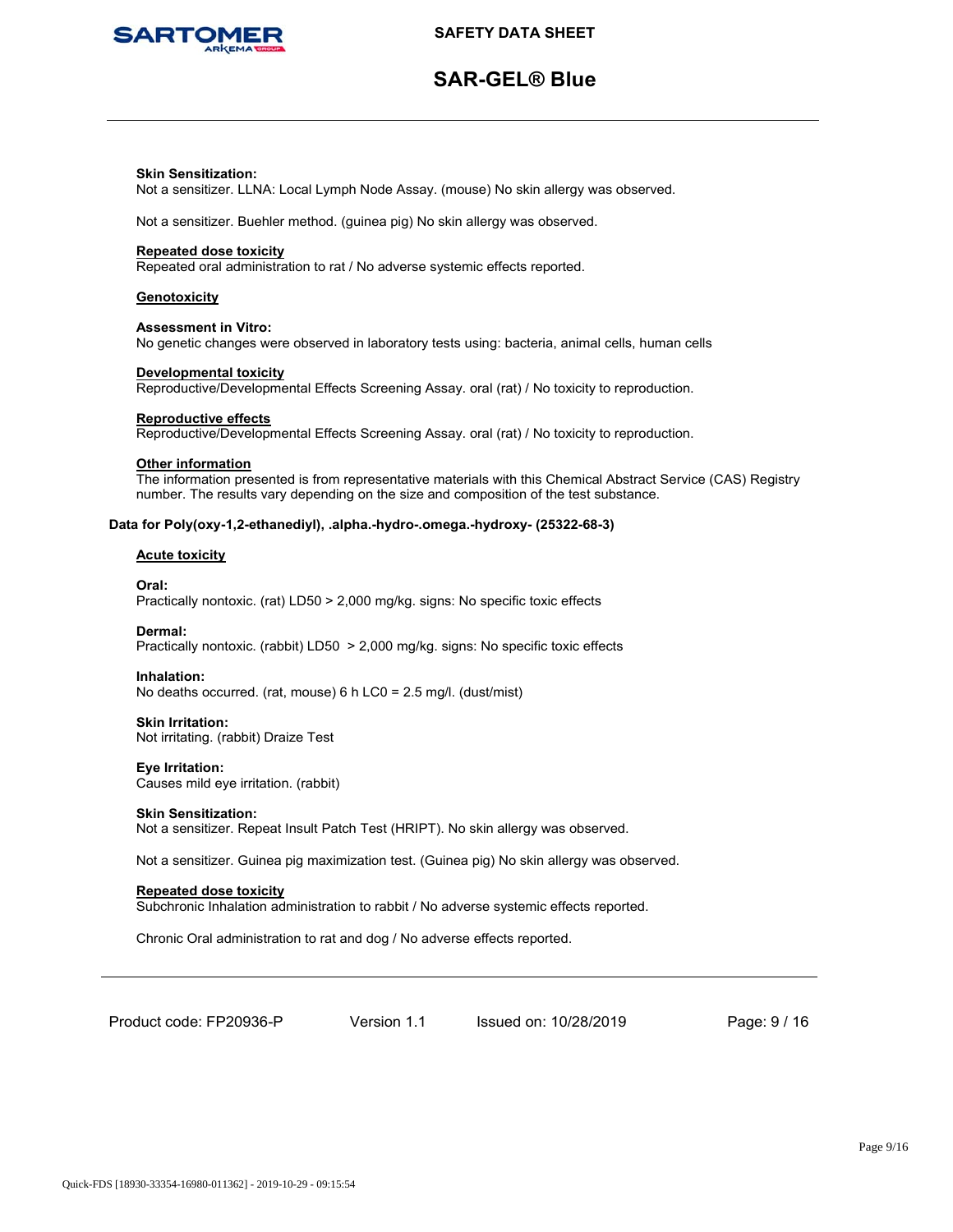

# **SAR-GEL® Blue**

## **Genotoxicity**

**Assessment in Vitro:** No genetic changes were observed in laboratory tests using: bacteria, animal cells

### **Developmental toxicity**

Exposure during pregnancy. oral, dermal (rabbit, rat) / No birth defects were observed.

# **Reproductive effects**

Multiple generation reproduction test. oral (rat) / No toxicity to reproduction

#### **Human experience**

**Skin contact:** Skin: rash. (subjects with dermatitis or eczema)

Skin: No skin allergy was observed. (studied using human volunteers)

# **Data for Silica, amorphous, fumed, cryst.-free (112945-52-5)**

# **Acute toxicity**

**Oral:** No deaths occurred. (rat) LD50 > 5,000 mg/kg.

**Dermal:** Practically nontoxic. (rat) LD50 > 5,000 mg/kg.

**Inhalation:** No deaths occurred. (rat) 4 h LC0 > 2.08 mg/l. (dust/mist)

#### **Skin Irritation:**

Not irritating. (rat) Irritation Index: 0-2 / 8. (4 h)

# **Eye Irritation:**

Causes mild eye irritation. (rabbit) OECD Test Guideline 405

#### **Repeated dose toxicity**

Repeated dietary administration to rat / No adverse systemic effects reported.

Repeated inhalation administration to rat / affected organ(s): lung, lymph node / signs: inflammation / No adverse systemic effects reported. (Local effects, reversible)

#### **Carcinogenicity**

Chronic dietary administration to rat and mouse / affected organ(s): lung / No increase in tumor incidence was reported. Classified by the International Agency for Research on Cancer as: Group 3: Unclassifiable as to carcinogenicity in humans.

# **Genotoxicity**

**Assessment in Vitro:** No genetic changes were observed in laboratory tests using: bacteria, animal cells, human cells, yeast

# **Genotoxicity**

| Product code: FP20936-P |
|-------------------------|
|-------------------------|

Version 1.1 Issued on: 10/28/2019 Page: 10 / 16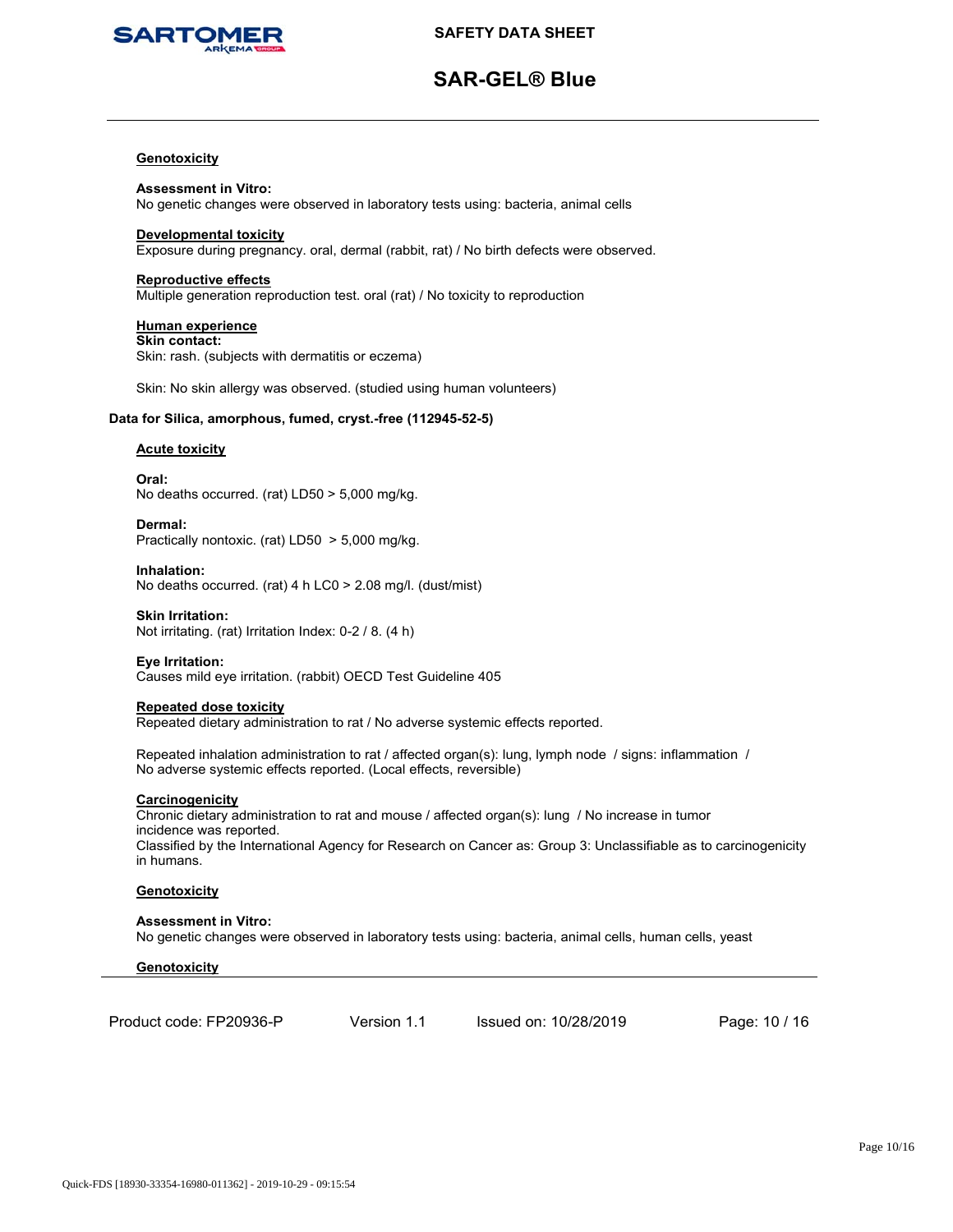

# **SAR-GEL® Blue**

### **Assessment in Vivo:**

No genetic changes were observed in a laboratory test using: rats

#### **Developmental toxicity**

Exposure during pregnancy. Oral (rat, rabbit, hamster, mouse) / No birth defects were observed.

#### **Other information**

Information given is based on data obtained from similar substances.

## **Human experience**

#### **Inhalation:**

Respiratory system: No increase in tumor incidence was reported. No significant impairment of lung function. (based on reports of occupational exposure to workers)

# **Data for Calcium oxide (CaO) (1305-78-8)**

### **Acute toxicity**

**Oral:** No deaths occurred. (rat) LD0 > 2,000 mg/kg.

**Dermal:**

No deaths occurred. (rabbit) LD0 > 2,500 mg/kg.

**Inhalation:**

Practically nontoxic. (rat) 4 h LC50 > 6.04 mg/l. (data for a similar material)

#### **Specific target organ toxicity - single exposure:**

May cause respiratory irritation.

#### **Skin Irritation:** Causes mild skin irritation. (rabbit)

**Eye Irritation:**

Causes serious eye damage. (rabbit)

# **Skin Sensitization:**

Not a sensitizer. LLNA: Local Lymph Node Assay. (mouse) No skin allergy was observed. (data for a similar material)

#### **Repeated dose toxicity**

Repeated oral, inhalation administration to rat / No adverse systemic effects reported. (data for a similar material)

# **Carcinogenicity**

Chronic oral administration to rat / No increase in tumor incidence was reported. (data for a similar material)

# **Genotoxicity**

### **Assessment in Vitro:** No genetic changes were observed in laboratory tests using: bacteria

Product code: FP20936-P

Version 1.1 Issued on: 10/28/2019 Page: 11 / 16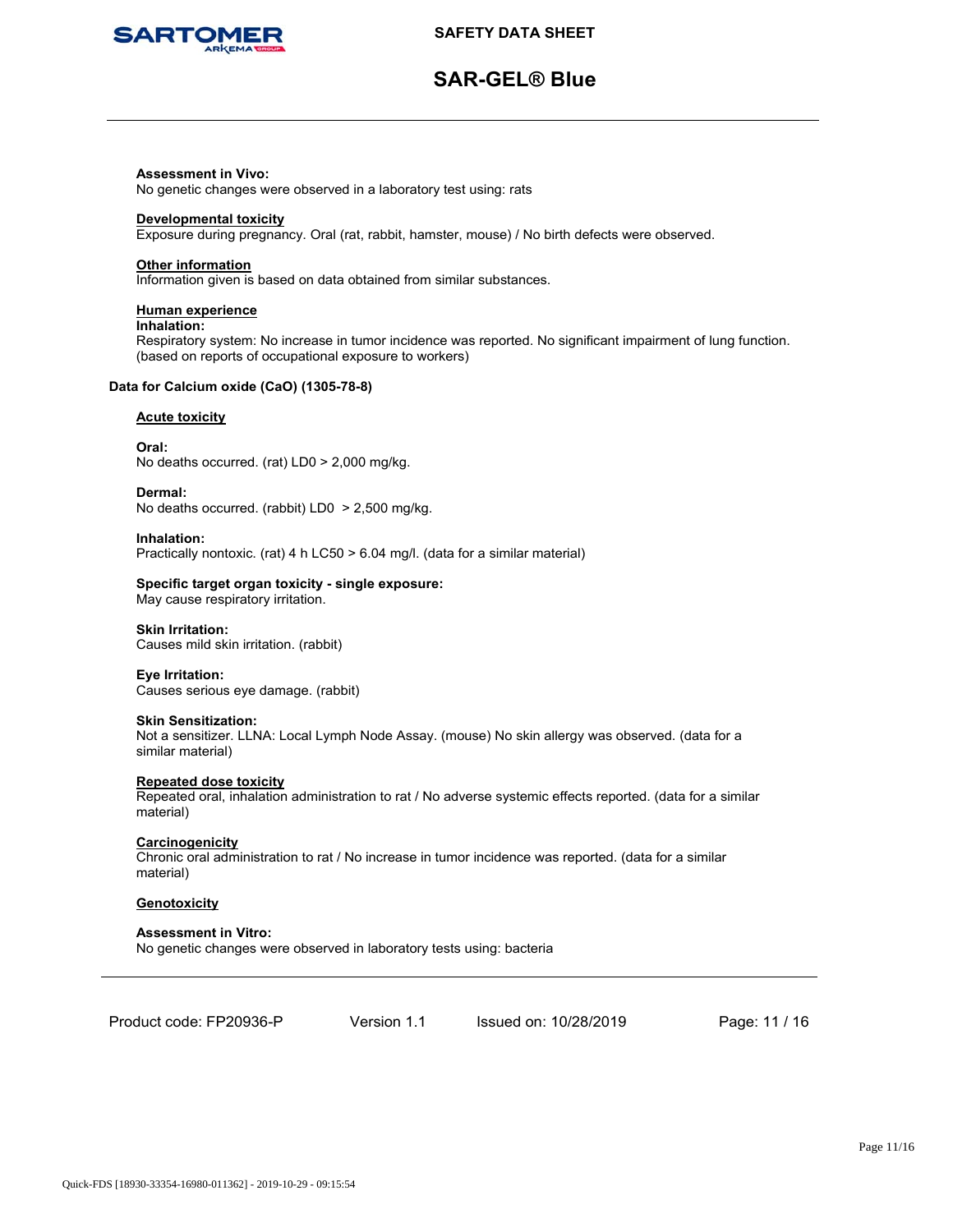

# **SAR-GEL® Blue**

No genetic changes were observed in a laboratory test using: animal cells, human cells, (data for a similar material)

### **Genotoxicity**

#### **Assessment in Vivo:**

No genetic changes were observed in laboratory tests using: rats

#### **Developmental toxicity**

Exposure during pregnancy. Oral (rat and mouse) / No birth defects were observed.

#### **Reproductive effects**

Reproductive/Developmental Effects Screening Assay. oral (rat) / No toxicity to reproduction. / (data for a similar material)

# **Human experience**

#### **Inhalation:**

Upper respiratory tract: Discomfort, coughing, irritation, perforation of the nasal septum. (extent of injury depends on severity of exposure)

# **Human experience**

**Skin contact:** Irritation, burning of skin. Irritant but not a sensitizer.

# **Human experience**

**Eye contact:** Severe irritation.

# **12. ECOLOGICAL INFORMATION**

# **Chemical Fate and Pathway**

Data on this material and/or its components are summarized below.

#### **Data for Poly[oxy(methyl-1,2-ethanediyl)], α-hydro-ω-hydroxy-, (25322-69-4)**

#### **Biodegradation:**

Readily biodegradable. (28 d) biodegradation 86.6 %

# **Octanol Water Partition Coefficient:**

log Pow: = 0.3 - 0.9, at 73 °F (23 °C)

#### **Additional Information:**

The information presented is from representative materials with this Chemical Abstract Service (CAS) Registry number. The results vary depending on the size and composition of the test substance.

# **Data for Poly(oxy-1,2-ethanediyl), .alpha.-hydro-.omega.-hydroxy- (25322-68-3)**

# **Biodegradation:**

Readily biodegradable. (28 d) biodegradation 74.9 % / OECD Test Guideline 301 D

# **Octanol Water Partition Coefficient:**

log Pow: -0.698, at 86 °F (30 °C) pH = 6.44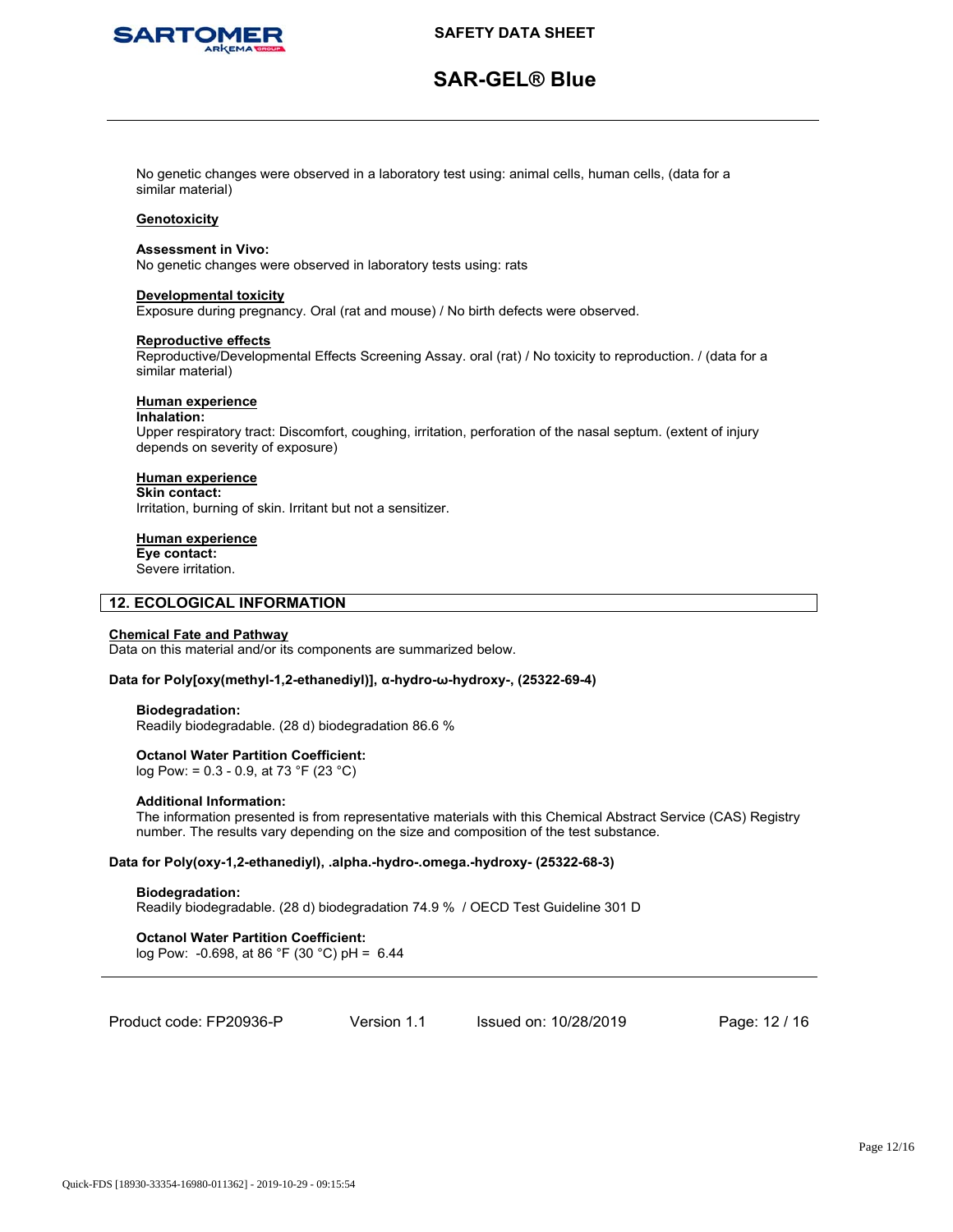

# **SAR-GEL® Blue**

#### **Ecotoxicology**

Data on this material and/or its components are summarized below.

# **Data for Poly[oxy(methyl-1,2-ethanediyl)], α-hydro-ω-hydroxy-, (25322-69-4)**

The information presented is from representative materials with this Chemical Abstract Service (CAS) Registry number. The results vary depending on the size and composition of the test substance.

#### **Aquatic toxicity data:** Practically nontoxic. Danio rerio (zebra fish) 96 h LC50 > 100 mg/l

**Aquatic invertebrates:**

Practically nontoxic. Daphnia magna (Water flea) 48 h EC50 = 106 mg/l

#### **Algae:**

Practically nontoxic. Desmodesmus subspicatus (green algae) 72 h EC50 > 100 mg/l

# **Microorganisms:**

Respiration inhibition / Activated sludge 3 h EC50 > 1,000 mg/l

## **Chronic toxicity to aquatic invertebrates:**

Practically nontoxic. Daphnia magna (Water flea) 21 d NOEC > 10 mg/l

#### **Chronic toxicity to aquatic plants:**

Practically nontoxic. Desmodesmus subspicatus (green algae) 72 h NOEC = 100 mg/l

# **Data for Poly(oxy-1,2-ethanediyl), .alpha.-hydro-.omega.-hydroxy- (25322-68-3)**

#### **Aquatic toxicity data:**

Practically nontoxic. Poecilia reticulata (guppy) 24 h LC50 > 100 mg/l

#### **Aquatic invertebrates:**

Practically nontoxic. Daphnia magna (Water flea) 48 h EC50 > 100 mg/l

# **Data for Silica, amorphous, fumed, cryst.-free (112945-52-5)**

#### **Aquatic toxicity data:**

No effect up to the limit of solubility. Brachydanio rerio (zebrafish) 96 h LL50 > 10,000 mg/l (nominal concentrations reported)

# **Aquatic invertebrates:**

No effect up to the limit of solubility. Daphnia (water flea) 24 h EL50 > 10,000 mg/l (nominal concentrations reported)

# **Data for Calcium oxide (CaO) (1305-78-8)**

#### **Aquatic toxicity data:** Harmful. Oncorhynchus mykiss (rainbow trout) 96 h LC50 = 50.6 mg/l

**Aquatic invertebrates:** Harmful. Daphnia magna (Water flea) 48 h EC50 = 49.1 mg/l

#### **Algae:**

| Product code: FP20936-P |
|-------------------------|
|-------------------------|

Version 1.1 Issued on: 10/28/2019 Page: 13 / 16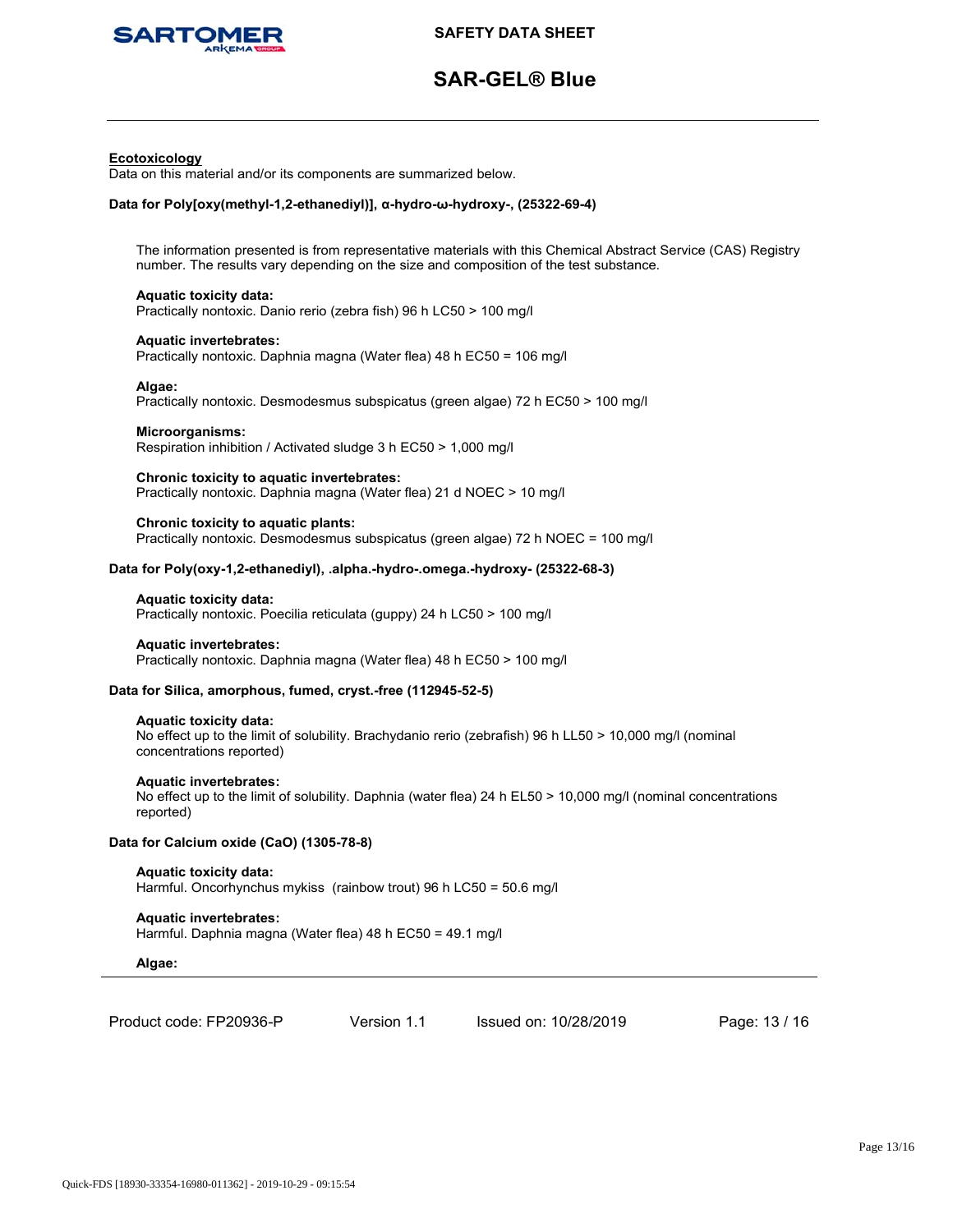

# **SAR-GEL® Blue**

Practically nontoxic. Pseudokirchneriella subcapitata (green algae) 72 h EC50 = 184 mg/l

# **Chronic toxicity to aquatic plants:**

Practically nontoxic. Pseudokirchneriella subcapitata (green algae) 72 h NOEC = 48 mg/l

# **13. DISPOSAL CONSIDERATIONS**

#### **Waste disposal:**

Disposal via incineration is recommended. Dispose of in accordance with federal, state and local regulations. Consult a regulatory specialist to determine appropriate state or local reporting requirements, for assistance in waste characterization and/or hazardous waste disposal and other requirements listed in pertinent environmental permits. Note: Chemical additions to, processing of, or otherwise altering this material may make this waste management information incomplete, inaccurate, or otherwise inappropriate. Furthermore, state and local waste disposal requirements may be more restrictive or otherwise different from federal laws and regulations.

# **14. TRANSPORT INFORMATION**

**US Department of Transportation (DOT):** not regulated

**International Maritime Dangerous Goods Code (IMDG):** not regulated

# **15. REGULATORY INFORMATION**

### **Chemical Inventory Status**

| US. Toxic Substances Control Act                                      | TSCA        | The components of this product are all on<br>the TSCA Inventory.                                                                     |
|-----------------------------------------------------------------------|-------------|--------------------------------------------------------------------------------------------------------------------------------------|
| Canadian Domestic Substances List (DSL)                               | <b>DSL</b>  | This product contains one or several<br>components listed in the Canadian NDSL<br>list. All other components are on the DSL<br>list. |
| China. Inventory of Existing Chemical Substances in<br>China (IECSC)  | IECSC (CN)  | Does not conform                                                                                                                     |
| Japan. ENCS - Existing and New Chemical<br>Substances Inventory       | ENCS (JP)   | Does not conform                                                                                                                     |
| Japan. ISHL - Inventory of Chemical Substances                        | ISHL (JP)   | Does not conform                                                                                                                     |
| Korea. Korean Existing Chemicals Inventory (KECI)                     | KECI (KR)   | Does not conform                                                                                                                     |
| Philippines Inventory of Chemicals and Chemical<br>Substances (PICCS) | PICCS (PH)  | Conforms to                                                                                                                          |
| Australia Inventory of Chemical Substances (AICS)                     | <b>AICS</b> | Does not conform                                                                                                                     |

Product code: FP20936-P

Version 1.1 Issued on: 10/28/2019 Page: 14 / 16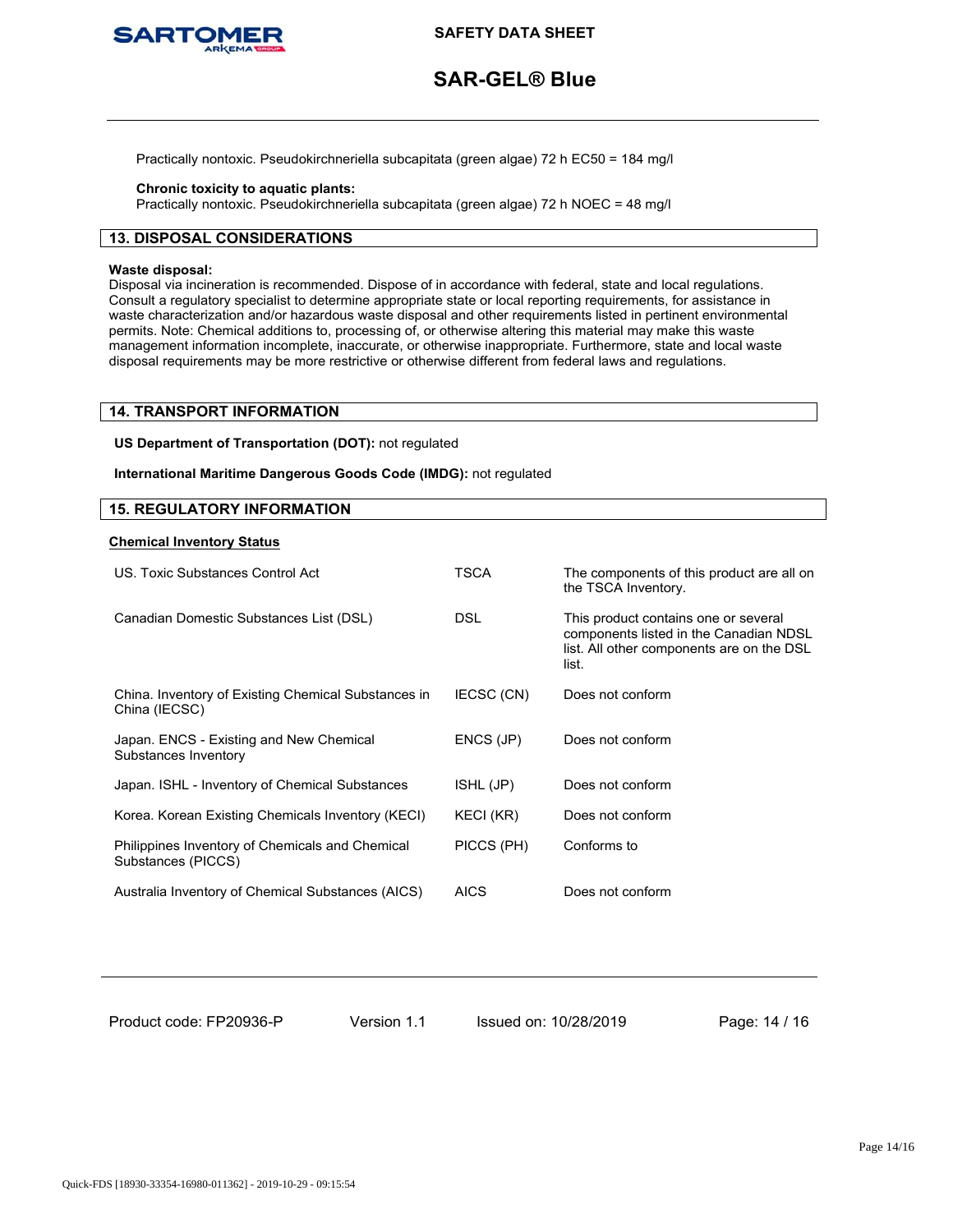

# **SAR-GEL® Blue**

#### **United States – Federal Regulations**

# **SARA Title III – Section 302 Extremely Hazardous Chemicals:**

The components in this product are either not SARA Section 302 regulated or regulated but present in negligible concentrations.

## **SARA Title III - Section 311/312 Hazard Categories:**

Acute Health Hazard

#### **SARA Title III – Section 313 Toxic Chemicals:**

This material does not contain any chemical components with known CAS numbers that exceed the threshold (De Minimis) reporting levels established by SARA Title III, Section 313.

### **Comprehensive Environmental Response, Compensation, and Liability Act (CERCLA) - Reportable Quantity (RQ):**

The components in this product are either not CERCLA regulated, regulated but present in negligible concentrations, or regulated with no assigned reportable quantity.

# **United States – State Regulations**

#### **New Jersey Right to Know**

| Chemical name       | CAS-No.   |
|---------------------|-----------|
| Calcium oxide (CaO) | 1305-78-8 |

### **New Jersey Right to Know – Special Health Hazard Substance(s)**

| Chemical name<br>Calcium oxide (CaO)                                   | CAS-No.<br>1305-78-8  |
|------------------------------------------------------------------------|-----------------------|
| Pennsylvania Right to Know                                             |                       |
| Chemical name<br>Poly[oxy(methyl-1,2-ethanediyl)], α-hydro-ω-hydroxy-, | CAS-No.<br>25322-69-4 |
| Poly(oxy-1,2-ethanediyl), .alpha.-hydro-.omega.-hydroxy-               | 25322-68-3            |
| Silica, amorphous, fumed, cryst.-free                                  | 112945-52-5           |
| Calcium oxide (CaO)                                                    | 1305-78-8             |

Product code: FP20936-P

Version 1.1 Issued on: 10/28/2019 Page: 15 / 16